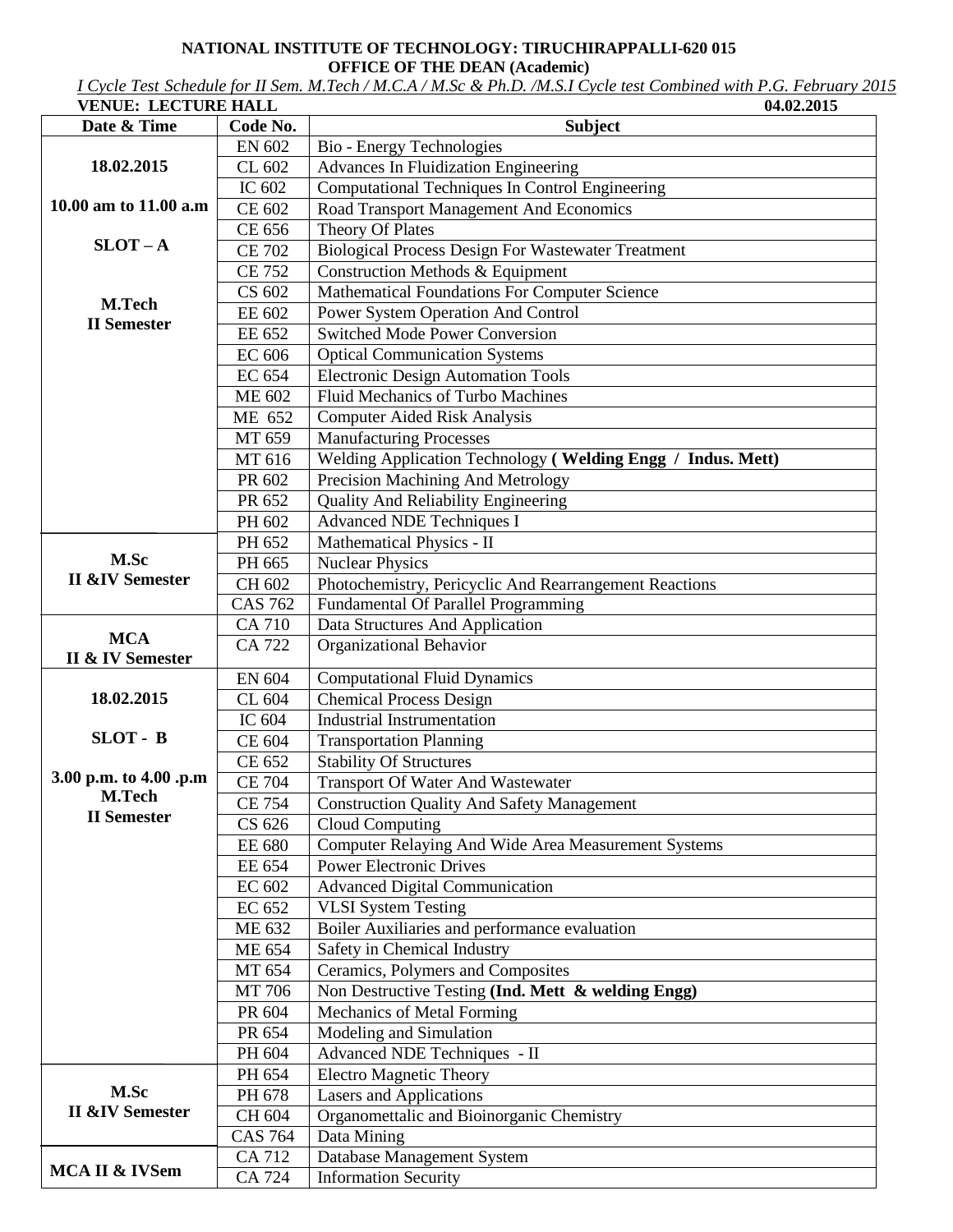| Date & Time                    | Code No.         | <b>Subject</b>                                                                          |
|--------------------------------|------------------|-----------------------------------------------------------------------------------------|
|                                | EN 606           | Wind Energy and Hydro Power System                                                      |
| 19.02.2015                     | CL 606           | <b>Advanced Transport Phenomena</b>                                                     |
|                                | IC 662           | Logic and Distributed Control System                                                    |
| 10.00 am to 11.00 a.m          | CE 606           | Computational Techniques in Transportation Engineering                                  |
|                                | CE 654           | <b>Finite Element Methods</b>                                                           |
|                                | <b>CE 706</b>    | Air Quality Management                                                                  |
|                                | <b>CE 756</b>    | <b>Organizational Behavior</b>                                                          |
| SLOT - C                       | CS 652           | Network Security                                                                        |
|                                | EE 682           | Power System Restructuring and Pricing                                                  |
|                                | EE 656           | Microcontroller Applications in Power Electronics                                       |
|                                | EC 604           | Broadband wireless technologies                                                         |
| M.Tech                         | EC 656           | Designing with ASICs                                                                    |
| <b>II</b> Semester             | <b>ME 604</b>    | Heat Transfer Equipment Design                                                          |
|                                | <b>ME 656</b>    | Fire Engineering and Explosion Control                                                  |
|                                | MT 656           | Nanomaterials and Technology                                                            |
|                                | MT 704           | <b>Metal Forming Technology</b>                                                         |
|                                | MT 606           | Welding processes - II                                                                  |
|                                | PR 606           | Flexible Manufacturing System                                                           |
|                                | PR 656           | <b>Supply Chain Management</b>                                                          |
|                                | PH 606           | Field work                                                                              |
| M.Sc                           | PH 656           | <b>Statistical Mechanics</b>                                                            |
| <b>II &amp;IV Semester</b>     | PH 684           | Nano Science and tech                                                                   |
|                                | CH 606           | Thermodynamics Electro Chemistry, and Kinetics                                          |
|                                | <b>CAS 766</b>   | <b>Computer Network</b>                                                                 |
| <b>MCA</b>                     | <b>CA 714</b>    | <b>Operating System</b>                                                                 |
| <b>II &amp; IV Semester</b>    | CA 726           | <b>Distributed Technology</b>                                                           |
|                                | EN 612           | Batteries and fuels cells                                                               |
| 19.02.2015                     | CL 623           | <b>Computational fluid Dynamics</b>                                                     |
| 3.00 p.m. to 4.00.p.m          | IC 668           | System identification and Adaptive Control                                              |
|                                | <b>CE 713</b>    | Environmental Impact Assessment (TEM / Envi. Engg)<br><b>Soil Structure Interaction</b> |
| $Slot - D$                     | <b>CE 680</b>    |                                                                                         |
| M.Tech                         | MB 733<br>CS 606 | Supply chain Management                                                                 |
| <b>II</b> Semester             |                  | <b>Advance Database Management System</b>                                               |
|                                | EE 606<br>EC 612 | Flexible AC Transmission System (P.S / P.E)<br>Architecture of DSPs (Comm.Sys /VLSI)    |
|                                | ME 641           | Design and Optimization of Thermal Energy System                                        |
|                                | ME 673           | Human factors Engineering                                                               |
|                                | MT 602           | <b>Welding Metallurgy</b>                                                               |
|                                | MT 702           | <b>Special Casting Processes</b>                                                        |
|                                |                  |                                                                                         |
|                                | PR 608           | Modeling of Manufacturing Processes                                                     |
|                                | PR 658           | Project Management                                                                      |
|                                | PH 612           | <b>Fabrication Technology</b>                                                           |
| M.Sc                           | PH 658           | Instrumentation                                                                         |
| <b>II</b> Semester             | CH 608           | Molecular Spectroscopy                                                                  |
|                                | <b>CAS 768</b>   | Computer Graphics Multimedia                                                            |
|                                | CA 716           | <b>Object Oriented Programming</b>                                                      |
| <b>MCA</b><br>II & IV Semester | <b>CA 728</b>    | <b>Object Oriented Analysis and Design</b>                                              |
|                                |                  |                                                                                         |
|                                |                  |                                                                                         |
|                                |                  |                                                                                         |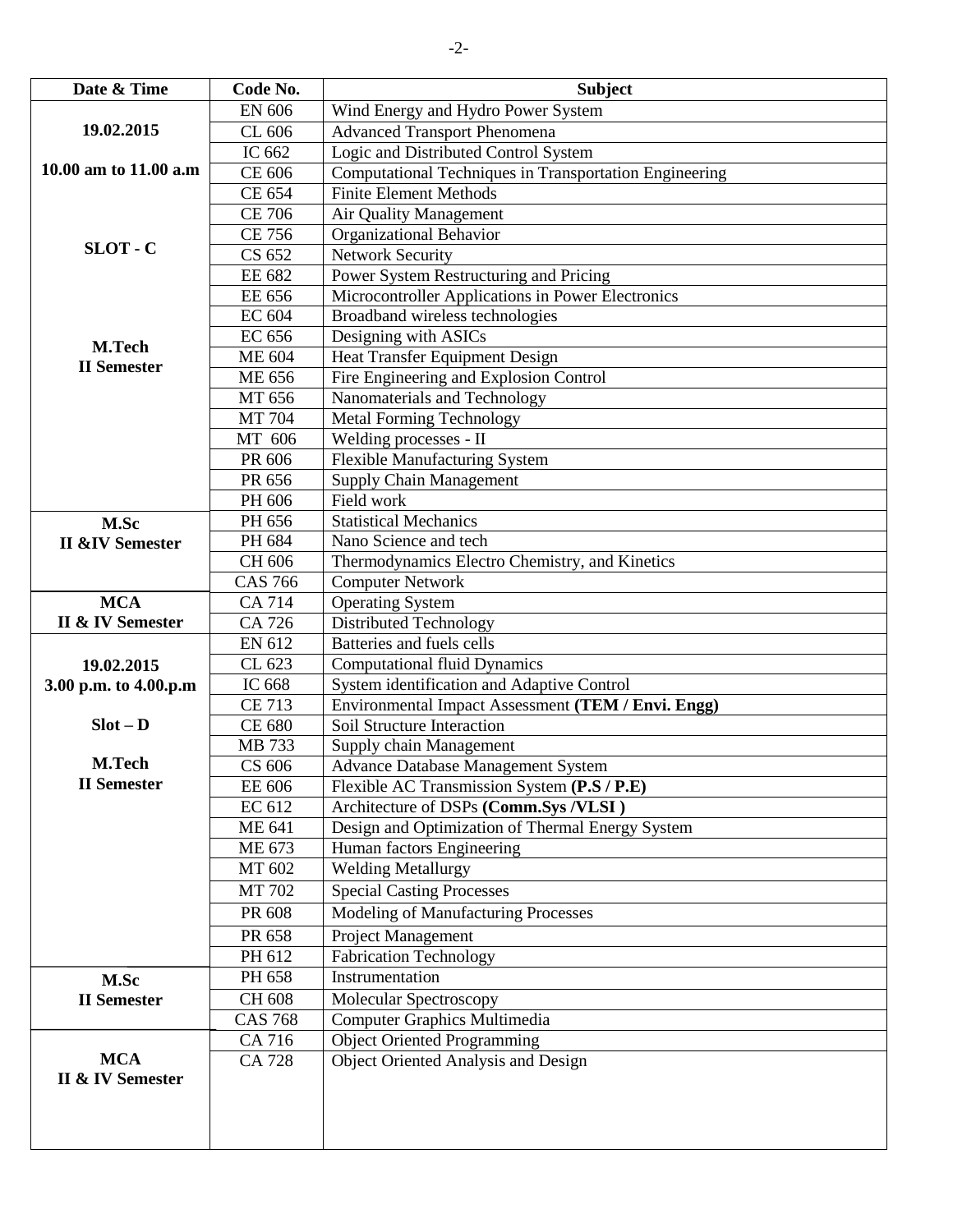| Date & Time                  | Code No.           | <b>Subject</b>                                                    |
|------------------------------|--------------------|-------------------------------------------------------------------|
|                              | EN 616 &           | Direct energy conversion (or) Renewable Power Generations Sources |
| 20.02.2015                   | <b>EN 624</b>      |                                                                   |
| 10.00 am to 11.00 a.m        | HM 712             | Human Resource Management                                         |
|                              | IC 673             | Real time and Embedded Systems                                    |
|                              | CE 611             | <b>Geospatial Techniques</b>                                      |
| $Slot - E$                   | CE 670             | <b>Advanced Steel and Concrete Composite Structures</b>           |
|                              | <b>CE 715</b>      | <b>Containment Transport Modeling</b>                             |
| M.Tech<br><b>II</b> Semester | CE 679             | Forensic Engineering and Rehabilitation of Structures             |
|                              | CS 604             | Service Oriented Architecture and web Security                    |
|                              | EE 604             | High Voltage DC Transmission (P.S / P.E / Cons. Tech. Mgmt)       |
|                              | EC 634             | <b>Electromagnetic Metamaterials</b>                              |
|                              | <b>EC 666</b>      | <b>Low Power VLSI Circuits</b>                                    |
|                              | ME 635             | Analysis of Thermal Power Cycles                                  |
|                              | ME 674             | <b>Electrical Safety</b>                                          |
|                              | MT 623             | Ceramic Science & Technology                                      |
|                              | PR 613             | Manufacturing of Non - Metallic Products                          |
|                              | PR 671             | <b>Financial Management</b>                                       |
|                              | PH 614             | Fracture Mechanics and failures of Materials                      |
| M.sc                         | CH 616             | Computational methods in chemistry                                |
| <b>II</b> Semester           | CAS <sub>7A1</sub> | <b>Big Data Analysis</b>                                          |
| <b>MCA</b>                   | <b>CA 718</b>      | <b>Resource Management Techniques</b>                             |
| II & IV Semester             | <b>CA7A3</b>       | <b>Visual Programming</b>                                         |
|                              | <b>EN 620</b>      | Optimum Utilization of Heat and Power                             |
| 20.02.2015                   | CL 612             | Nano Technology                                                   |
| $Slot - F$                   | IC 606             | <b>Extramural Lecture series</b>                                  |
|                              | CE 616             | <b>Traffic flow Theory</b>                                        |
| 3.00 p.m to 4.00 p.m         | CE 679             | Forensic Engineering and Rehabilitation of Structures             |
|                              | <b>CE 716</b>      | <b>Environmental System Analysis</b>                              |
| M.Tech                       | <b>CE 776</b>      | <b>Functional Efficiency of Buildings</b>                         |
| <b>II</b> Semester           | ME 672             | Welding safety in Construction Environment                        |
|                              | CS 624             | Data warehousing and Data mining                                  |
|                              | EE 635             | Electric Systems in wind Energy                                   |
|                              | EE 676             | PWM Converters and its applications                               |
|                              | EC 662             | Design of Cognitive Radio (Comm. Sys / VLSI)                      |
|                              | <b>ME 606</b>      | <b>Computational Fluid Dynamics</b>                               |
|                              | ME 671             | <b>Environmental Pollution Control</b>                            |
|                              | MT 615             | Selection of Materials (Mat. Sci. Engg & Welding Engg)            |
|                              | MT 662             | High Temperature Materials (Mat. Sci.Engg $\&$ Indus. Mett)       |
|                              | PR 620             | Lasers in Manufacturing                                           |
|                              | PR 668             | <b>Advanced Optimization Techniques</b>                           |
|                              | PH 616             | Probability, Statistics, Quality and Reliability                  |